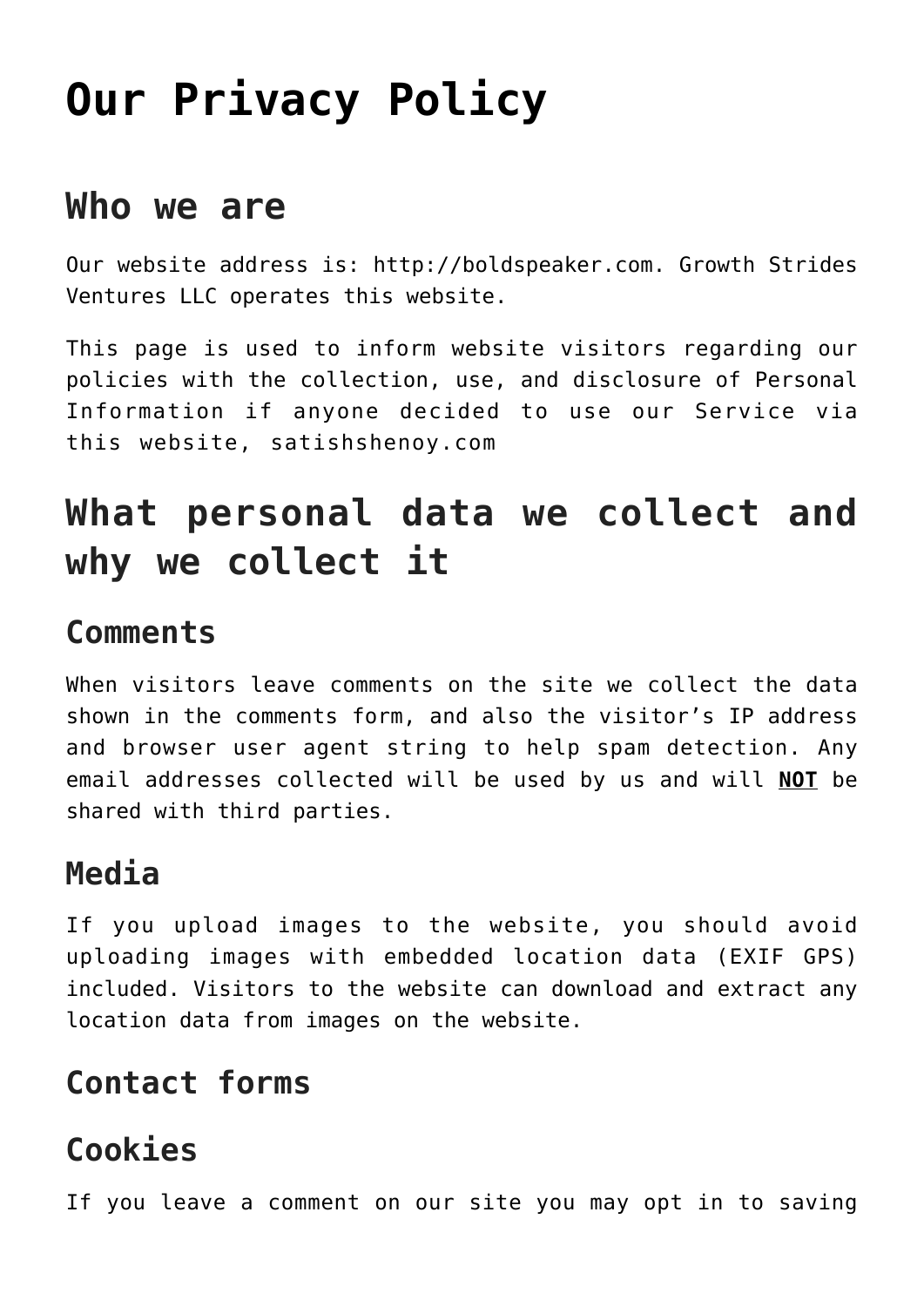your name, email address and website in cookies. These are for your convenience so that you do not have to fill in your details again when you leave another comment. These cookies will last for one year.

If you visit our login page, we will set a temporary cookie to determine if your browser accepts cookies. This cookie contains no personal data and is discarded when you close your browser.

When you log in, we will also set up several cookies to save your login information and your screen display choices. Login cookies last for two days, and screen options cookies last for a year. If you select "Remember Me", your login will persist for two weeks. If you log out of your account, the login cookies will be removed.

If you edit or publish an article, an additional cookie will be saved in your browser. This cookie includes no personal data and simply indicates the post ID of the article you just edited. It expires after 1 day.

#### **Embedded content from other websites**

Articles on this site may include embedded content (e.g. videos, images, articles, etc.). Embedded content from other websites behaves in the exact same way as if the visitor has visited the other website.

These websites may collect data about you, use cookies, embed additional third-party tracking, and monitor your interaction with that embedded content, including tracking your interaction with the embedded content if you have an account and are logged in to that website.

#### **Analytics**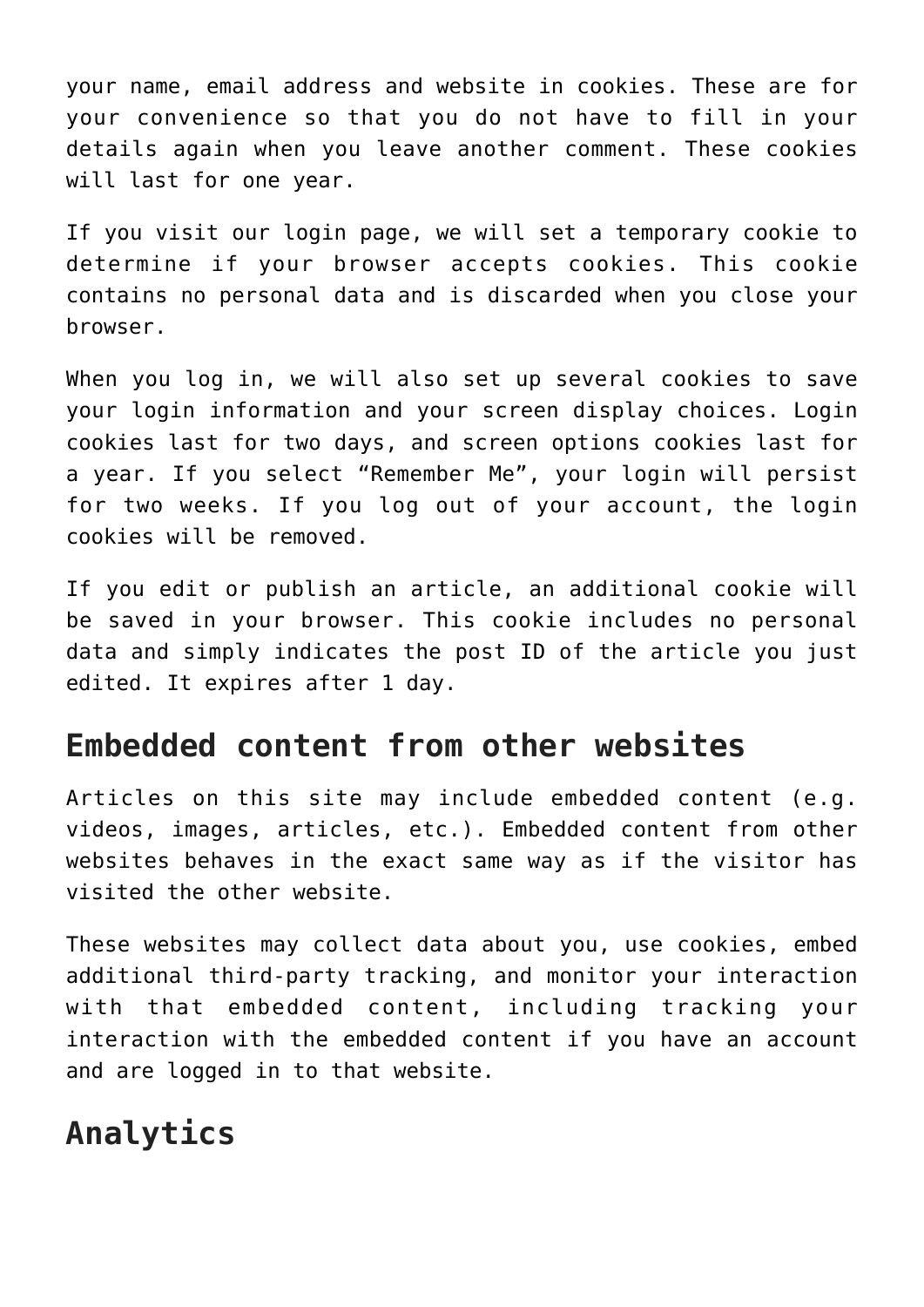### **How long we retain your data**

If you leave a comment, the comment and its metadata are retained indefinitely. This is so we can recognise and approve any follow-up comments automatically instead of holding them in a moderation queue.

For users that register on our website (if any), we also store the personal information they provide in their user profile. All users can see, edit, or delete their personal information at any time (except they cannot change their username). Website administrators can also see and edit that information.

### **What rights you have over your data**

If you have an account on this site, or have left comments, you can request to receive an exported file of the personal data we hold about you, including any data you have provided to us. You can also request that we erase any personal data we hold about you. This does not include any data we are obliged to keep for administrative, legal, or security purposes.

If you choose to use our website, then you agree to the collection and use of information in relation with this policy. The Personal Information that we collect are used for providing and improving the Service. We will not use or share your information with anyone except as described in this Privacy Policy.

The terms used in this Privacy Policy have the same meanings as in our Terms and Conditions, which is accessible at Website URL, unless otherwise defined in this Privacy Policy.

### **Information Collection and Use**

For a better experience while using our Service, we may require you to provide us with certain personally identifiable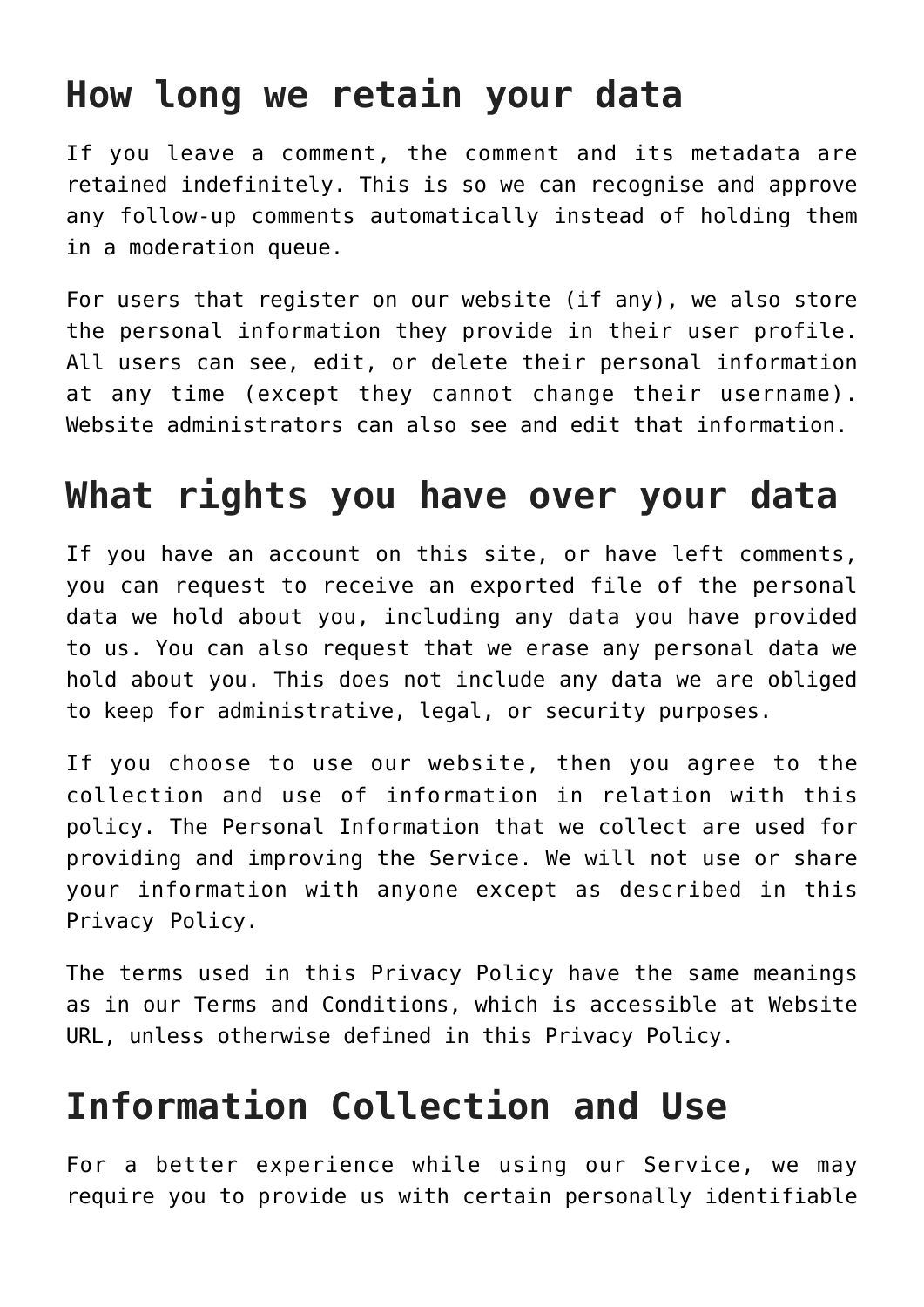information, including but not limited to your name, phone number, and email address. The information that we collect will be used to contact or identify you.

### **Log Data**

We want to inform you that whenever you visit our Service, we collect information that your browser sends to us that is called Log Data. This Log Data may include information such as your computer's Internet Protocol ("IP") address, browser version, pages of our Service that you visit, the time and date of your visit, the time spent on those pages, and other statistics.

# **Cookies**

Cookies are files with small amount of data that is commonly used an anonymous unique identifier. These are sent to your browser from the website that you visit and are stored on your computer's hard drive.

Our website uses these "cookies" to collection information and to improve our Service. You have the option to either accept or refuse these cookies, and know when a cookie is being sent to your computer. If you choose to refuse our cookies, you may not be able to use some portions of our Service.

# **Service Providers**

We may employ third-party companies and individuals due to the following reasons:

- To design our website and service;
- To provide the hosting of this website
- To perform website-related maintenance and services; or
- To assist us in analyzing how our website or service is used.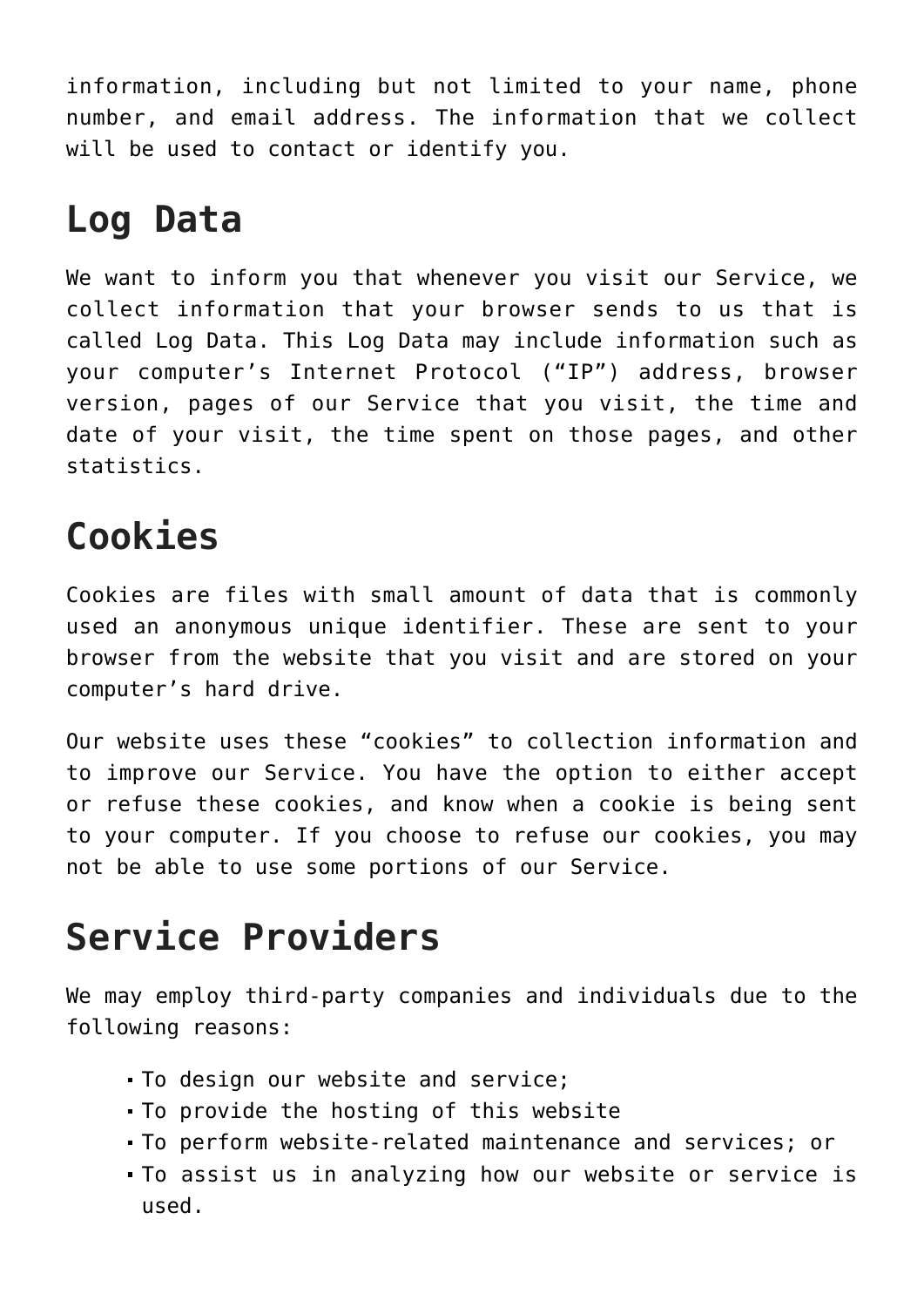We want to inform our Service users that these third parties have access to your Personal Information. The reason is to perform the tasks assigned to them on our behalf. **However, they are obligated not to disclose or use the information for any other purpose**.

# **Security**

We value your trust in providing us your Personal Information, thus we are striving to use commercially acceptable means of protecting it. But remember that no method of transmission over the internet, or method of electronic storage is 100% secure and reliable, and we cannot guarantee its absolute security.

### **Links to Other Sites**

Our Service may contain links to other sites. If you click on a third-party link, you will be directed to that site. Note that these external sites are not operated by us. Therefore, we strongly advise you to review the Privacy Policy of these websites. We have no control over, and assume no responsibility for the content, privacy policies, or practices of any third-party sites or services. As an Amazon Associate, we may earn from qualifying purchases.

Children's Privacy

Our Services do not address anyone under the age of 13. We do not knowingly collect personal identifiable information from children under 13. In the case we discover that a child under 13 has provided us with personal information, we immediately delete this from our servers. If you are a parent or guardian and you are aware that your child has provided us with personal information, please contact us so that we will be able to do necessary actions.